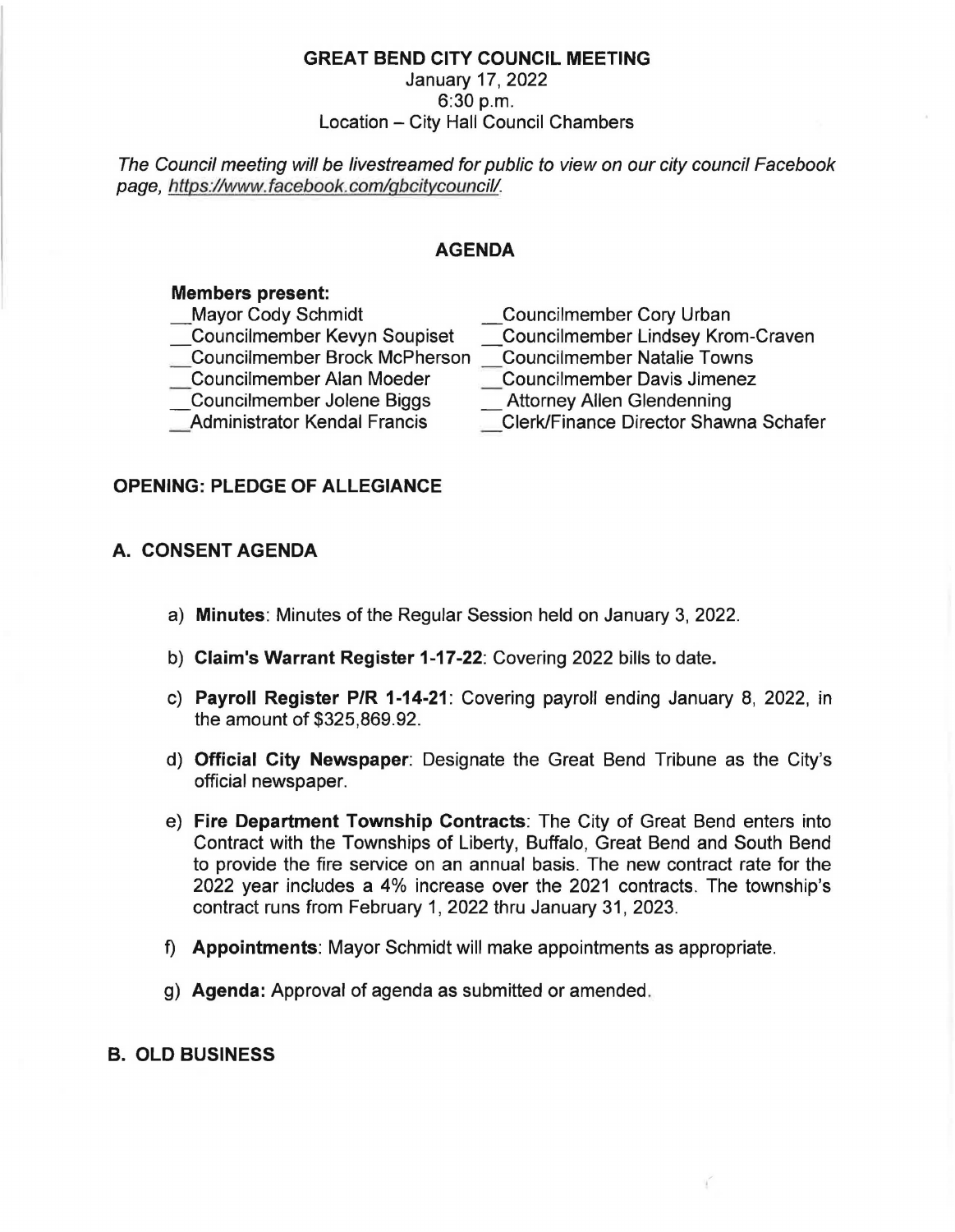#### **C. RECOGNITION OF VISITORS AND ANNOUNCEMENTS**

The public is free to comment on items not listed on the agenda. Please address comments to the City Council as a body and be mindful of others who may also wish to speak by limiting comments to 3 minutes.

### **D. NEW BUSINESS**

**1. Councilmember Reports:** Councilmembers will report on the boards and commissions that they serve on.

Recommendation: Informational item.

**2. Administrators Update:** City Administrator Kendal Francis will present an update on what is happening within the City organization.

Recommendation: Informational item.

**3. CVB/Community Coordinator Report:** Community Coordinator Christina Hayes will present her monthly report.

Recommendation: Informational item.

**4. Abatements:** Code Enforcement Art Keffer will present abatements.

Recommendation: Take action on abatements.

**5. Watco Supply Chain Lease:** Watco Supply Chain currently leases approximately 23.5 acres of land at the Industrial Park for the storage of wind turbine parts. The lease expires January 31, 2022. They desire to renew the lease. The lease rate/acre would remain the same. However, they want to reduce it to 5 acres and operate on a month-to-month basis. The city attorney has drafted a lease agreement with those terms. City Administrator Kendal Francis will report.

Recommendation: Motion to approve the new land lease with Watco Supply Chain.

**6. Fire Vehicle Purchase:** At the May 17, 2021, council meeting, Marmie's was awarded for the delivery of a Ram 5500 truck with a Knapheide bed. Included in the bid package was a siren and lighting package provide by SERV's in Andover and vehicle graphics by Mark's Custom Design. The delivery of the vehicle was projected for the last quarter in 2021. Tom Klug with Marmie Motors contacted the Fire Department and advised them that Dodge has decided to not provide the government pricing on the RAM 5500. I have included updated prices to